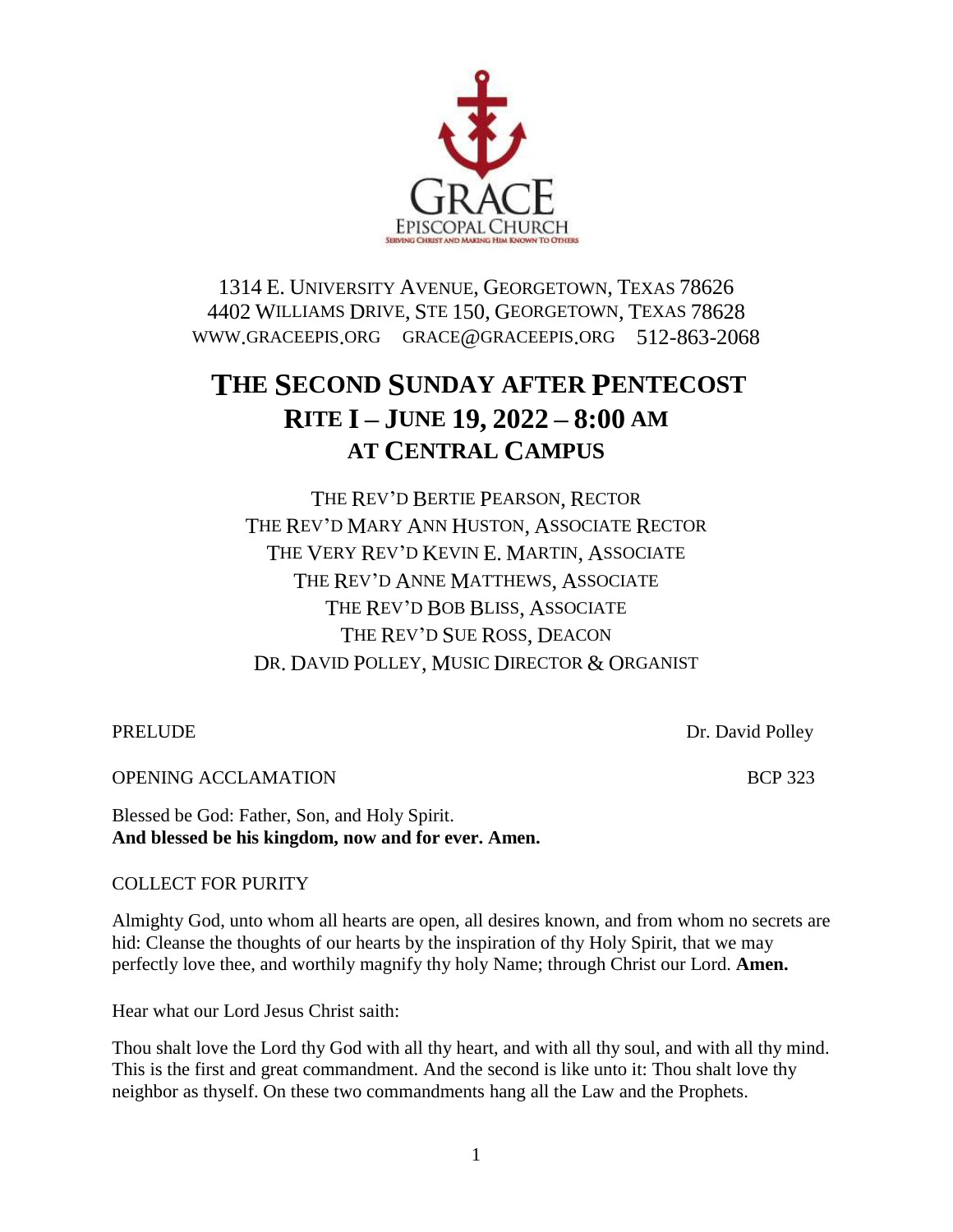**Glory be to God on high,**

**and on earth peace, good will towards men. We praise thee, we bless thee, we worship thee, we glorify thee, we give thanks to thee for thy great glory, O Lord God, heavenly King, God the Father Almighty. O Lord, the only-begotten Son, Jesus Christ; O Lord God, Lamb of God, Son of the Father, that takest away the sins of the world, have mercy upon us. Thou that takest away the sins of the world, receive our prayer. Thou that sittest at the right hand of God the Father, have mercy upon us. For thou only art holy; thou only art the Lord; thou only, O Christ, with the Holy Ghost, art most high in the glory of God the Father. Amen.**

### THE COLLECT OF THE DAY

The Lord be with you. **And with thy spirit.** Let us pray.

O Lord, we beseech thee, make us to have a perpetual fear and love of thy holy Name, for thou never failest to help and govern those whom thou hast set upon the sure foundation of thy loving-kindness; through Jesus Christ our Lord, who liveth and reigneth with thee and the Holy Spirit, one God, for ever and ever. **Amen.**

#### THE LITURGY OF THE WORD

#### THE FIRST READING ISLAMIC STOLEN STATES ISAIAh 65:1-9

I was ready to be sought out by those who did not ask, to be found by those who did not seek me. I said, "Here I am, here I am," to a nation that did not call on my name. I held out my hands all day long to a rebellious people, who walk in a way that is not good, following their own devices; a people who provoke me to my face continually, sacrificing in gardens and offering incense on bricks; who sit inside tombs, and spend the night in secret places; who eat swine's flesh, with broth of abominable things in their vessels; who say, "Keep to yourself, do not come near me, for I am too holy for you." These are a smoke in my nostrils, a fire that burns all day long.

See, it is written before me: I will not keep silent, but I will repay; I will indeed repay into their laps their iniquities and their ancestors' iniquities together, says the LORD; because they offered incense on the mountains and reviled me on the hills, I will measure into their laps full payment for their actions. Thus says the LORD: As the wine is found in the cluster, and they say, "Do not destroy it, for there is a blessing in it," so I will do for my servants' sake, and not destroy them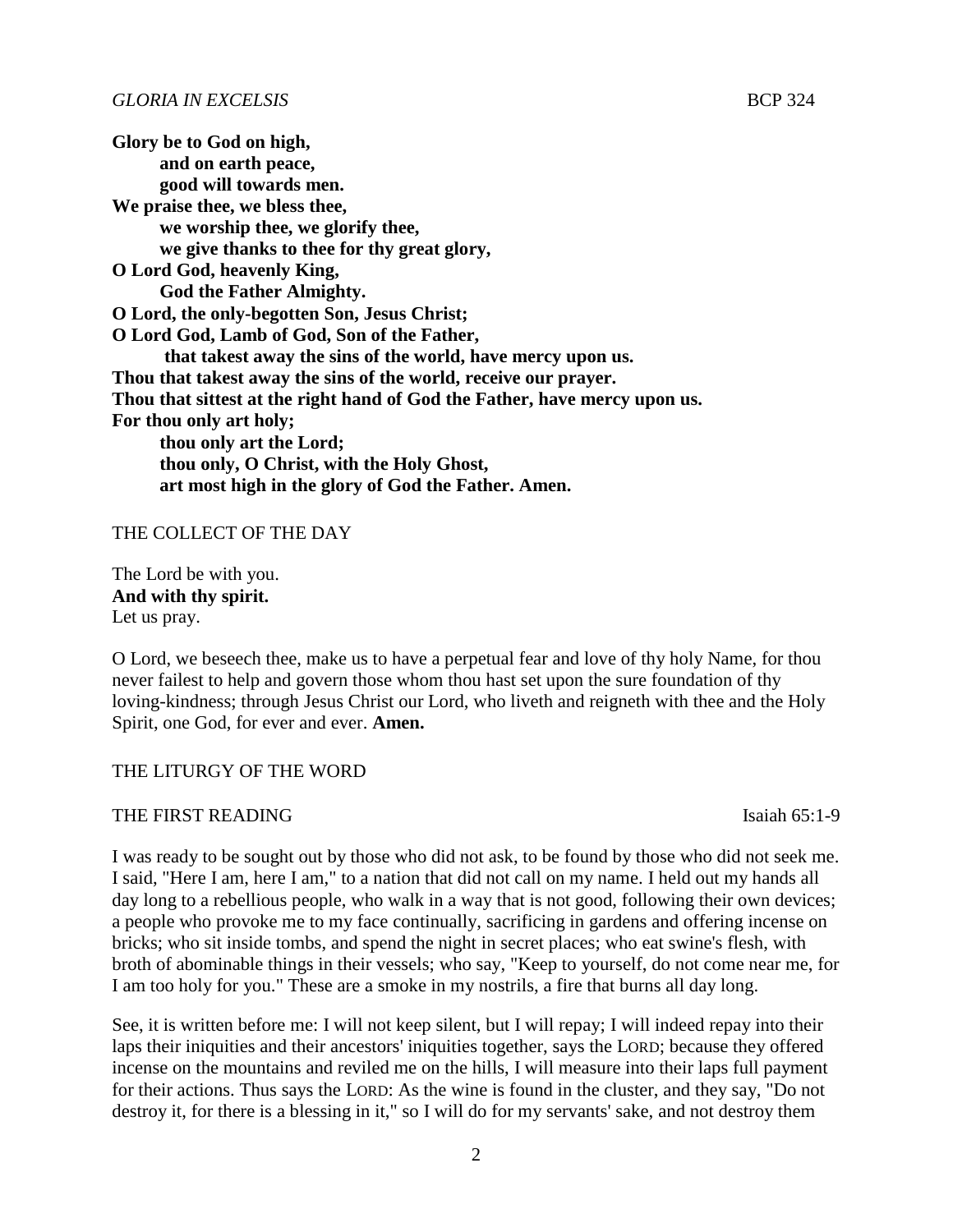all. I will bring forth descendants from Jacob, and from Judah inheritors of my mountains; my chosen shall inherit it, and my servants shall settle there.

The Word of the Lord. **Thanks be to God.**

PSALM 22:18-27

18 Be not far away, O LORD; \* **you are my strength; hasten to help me.** 19 Save me from the sword, \* **my life from the power of the dog.** 20 Save me from the lion's mouth, \* **my wretched body from the horns of wild bulls.** 21 I will declare your Name to my brethren; \* **in the midst of the congregation I will praise you.** 22 Praise the LORD, you that fear him; \* **stand in awe of him, O offspring of Israel; all you of Jacob's line, give glory.** 23 For he does not despise nor abhor the poor in their poverty; neither does he hide his face from them; \* **but when they cry to him he hears them.** 24 My praise is of him in the great assembly; \* **I will perform my vows in the presence of those who worship him.** 25 The poor shall eat and be satisfied, and those who seek the LORD shall praise him: \* **"May your heart live for ever!"** 26 All the ends of the earth shall remember and turn to the LORD, \* **and all the families of the nations shall bow before him.** 27 For kingship belongs to the LORD; \*

**he rules over the nations.**

# THE SECOND READING Galatians 3:23-29

Now before faith came, we were imprisoned and guarded under the law until faith would be revealed. Therefore the law was our disciplinarian until Christ came, so that we might be justified by faith. But now that faith has come, we are no longer subject to a disciplinarian, for in Christ Jesus you are all children of God through faith. As many of you as were baptized into Christ have clothed yourselves with Christ. There is no longer Jew or Greek, there is no longer slave or free, there is no longer male and female; for all of you are one in Christ Jesus. And if you belong to Christ, then you are Abraham's offspring, heirs according to the promise.

The Word of the Lord. **Thanks be to God.**

THE GOSPEL

The Holy Gospel of our Lord Jesus Christ according to Luke. **Glory be to thee, Lord Christ.**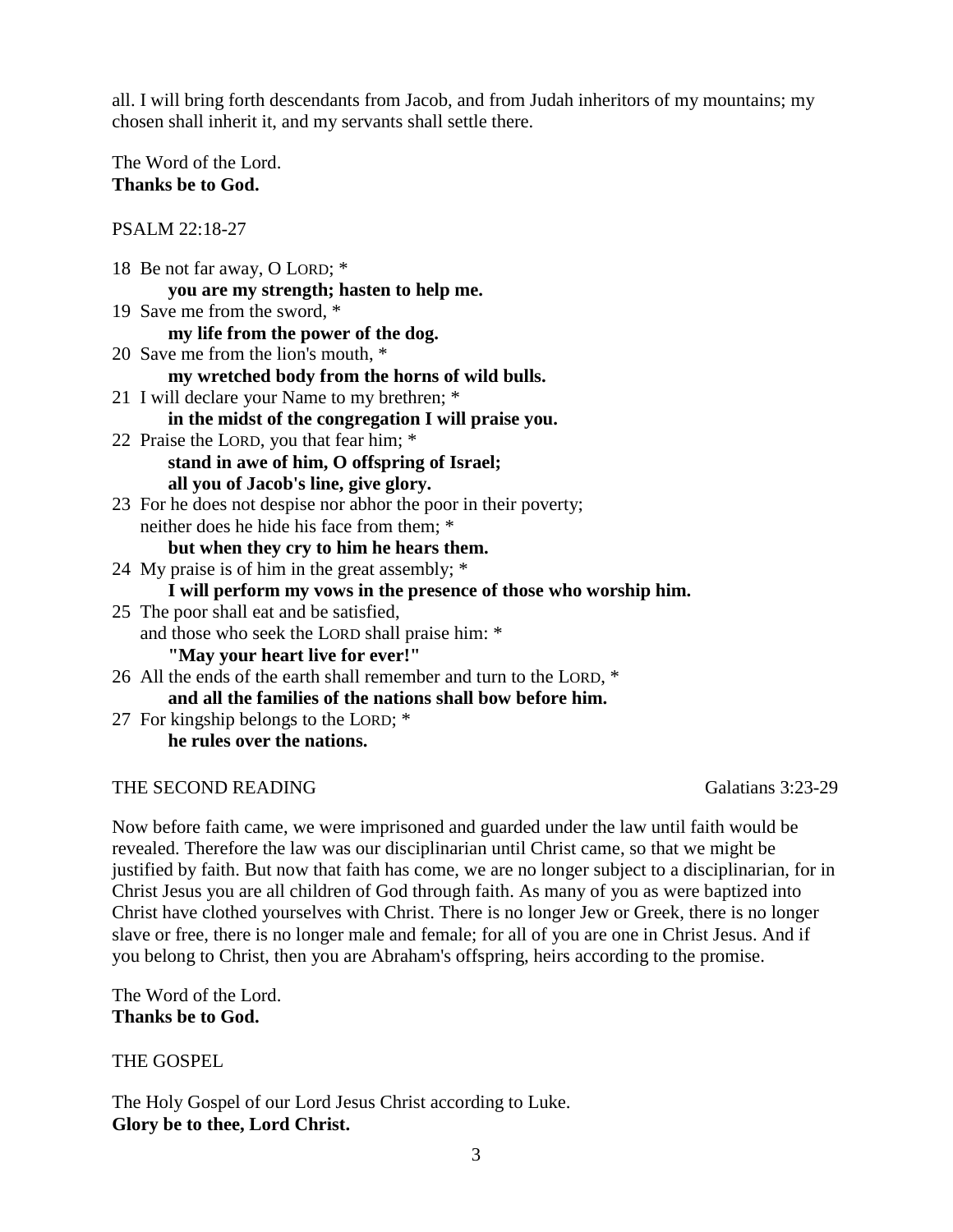#### The Gospel Proclamation Luke 8:26-39

Jesus and his disciples arrived at the country of the Gerasenes, which is opposite Galilee. As he stepped out on land, a man of the city who had demons met him. For a long time he had worn no clothes, and he did not live in a house but in the tombs. When he saw Jesus, he fell down before him and shouted at the top of his voice, "What have you to do with me, Jesus, Son of the Most High God? I beg you, do not torment me"—for Jesus had commanded the unclean spirit to come out of the man. (For many times it had seized him; he was kept under guard and bound with chains and shackles, but he would break the bonds and be driven by the demon into the wilds.) Jesus then asked him, "What is your name?" He said, "Legion"; for many demons had entered him. They begged him not to order them to go back into the abyss.

Now there on the hillside a large herd of swine was feeding; and the demons begged Jesus to let them enter these. So he gave them permission. Then the demons came out of the man and entered the swine, and the herd rushed down the steep bank into the lake and was drowned.

When the swineherds saw what had happened, they ran off and told it in the city and in the country. Then people came out to see what had happened, and when they came to Jesus, they found the man from whom the demons had gone sitting at the feet of Jesus, clothed and in his right mind. And they were afraid. Those who had seen it told them how the one who had been possessed by demons had been healed. Then all the people of the surrounding country of the Gerasenes asked Jesus to leave them; for they were seized with great fear. So he got into the boat and returned. The man from whom the demons had gone begged that he might be with him; but Jesus sent him away, saying, "Return to your home, and declare how much God has done for you." So he went away, proclaiming throughout the city how much Jesus had done for him.

The Gospel of the Lord. **Praise be to thee, O Christ.**

#### THE SERMON THE SERMON

#### THE NICENE CREED BCP 327

**I believe in one God, the Father Almighty, maker of heaven and earth, and of all things visible and invisible; And in one Lord Jesus Christ, the only-begotten Son of God, begotten of his father before all worlds, God of God, Light of Light, very God of very God, begotten, not made, being of one substance with the Father; by whom all things were made who for us men and for our salvation came down from heaven, and was incarnate by the Holy Ghost of the Virgin Mary, and was made man; and was crucified also for us under Pontius Pilate; he suffered and was buried; and the third day he rose again according to the Scriptures, and ascended into heaven, and sitteth on the right hand of the Father; and he shall come again, with glory, to judge both the quick and the dead; whose kingdom shall have no end.**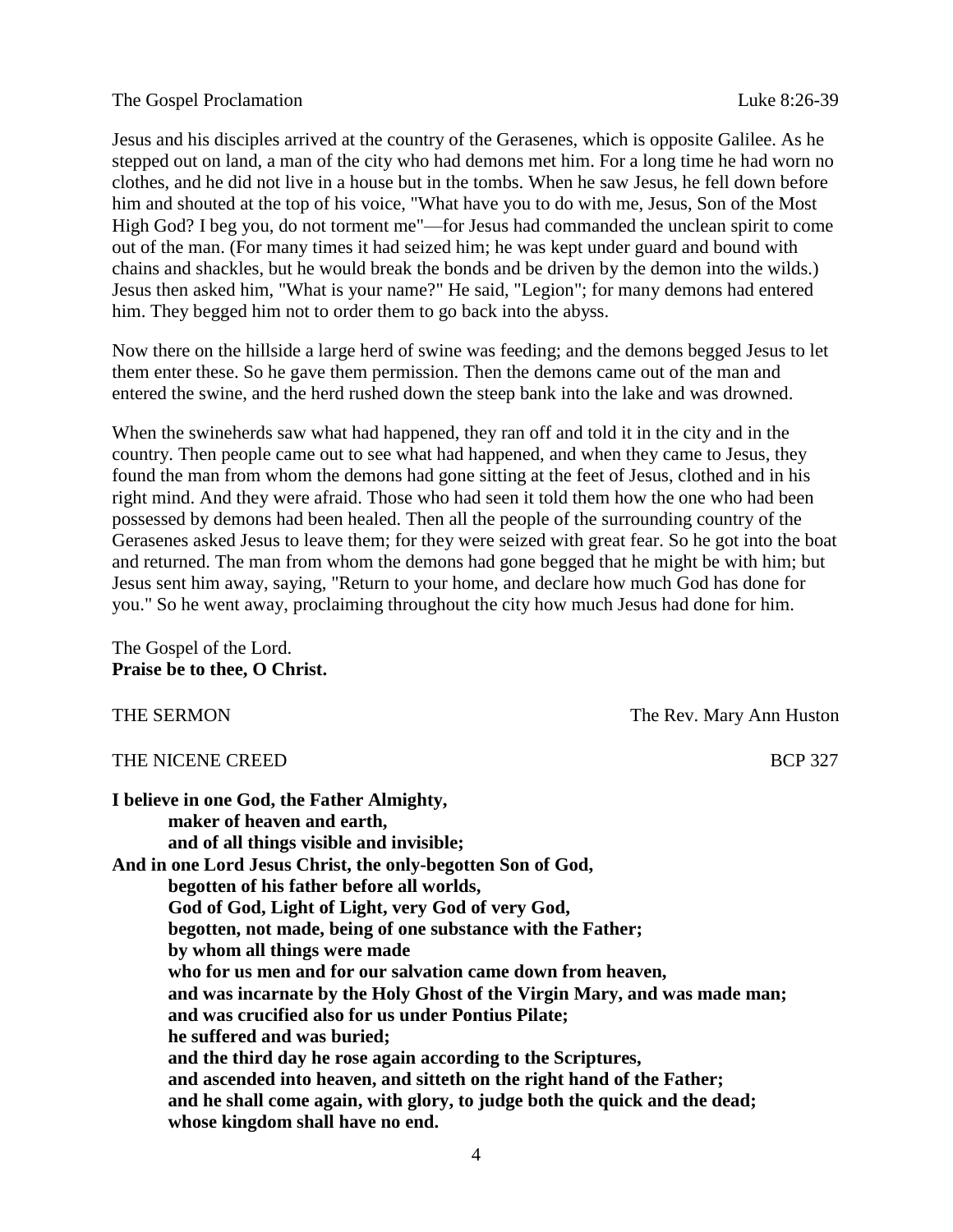**And I believe in the Holy Ghost the Lord, and Giver of Life, who proceedeth from the Father and the Son; who with the Father and the Son together is worshiped and glorified; who spake by the Prophets. And I believe one holy Catholic and Apostolic Church;**

**I acknowledge one Baptism for the remission of sins; and I look for the resurrection of the dead, and the life of the world to come. Amen.**

### THE PRAYERS OF THE PEOPLE BCP 328

Let us pray for the whole state of Christ's Church and the world.

#### *Each petition ends:* Lord, in thy mercy. *Response:* **Hear our prayer.**

Grant these our prayers, O Father, for Jesus Christ's sake, our only Mediator and Advocate. **Amen.**

#### THE CONFESSION BCP 331

Ye who do truly and earnestly repent you of your sins, and are in love and charity with your neighbors, and intend to lead a new life, following the commandments of God, and walking from henceforth in his holy ways: Draw near with faith, and make your humble confession to Almighty God, devoutly kneeling. *Silence may be kept.*

**Almighty God, Father of our Lord Jesus Christ, maker of all things, judge of all men: We acknowledge and bewail our manifold sins and wickedness, which we from time to time most grievously have committed, by thought, word, and deed, against thy divine Majesty, provoking most justly thy wrath and indignation against us. We do earnestly repent, and are heartily sorry for these our misdoings; the remembrance of them is grievous unto us, the burden of them is intolerable. Have mercy upon us, have mercy upon us, most merciful Father; for thy Son our Lord Jesus Christ's sake, forgive us all that is past; and grant that we may ever hereafter serve and please thee in newness of life, to the honor and glory of thy Name; through Jesus Christ our Lord. Amen.**

#### THE ABSOLUTION

# THE PEACE

The peace of the Lord be always with you. **And with thy spirit.**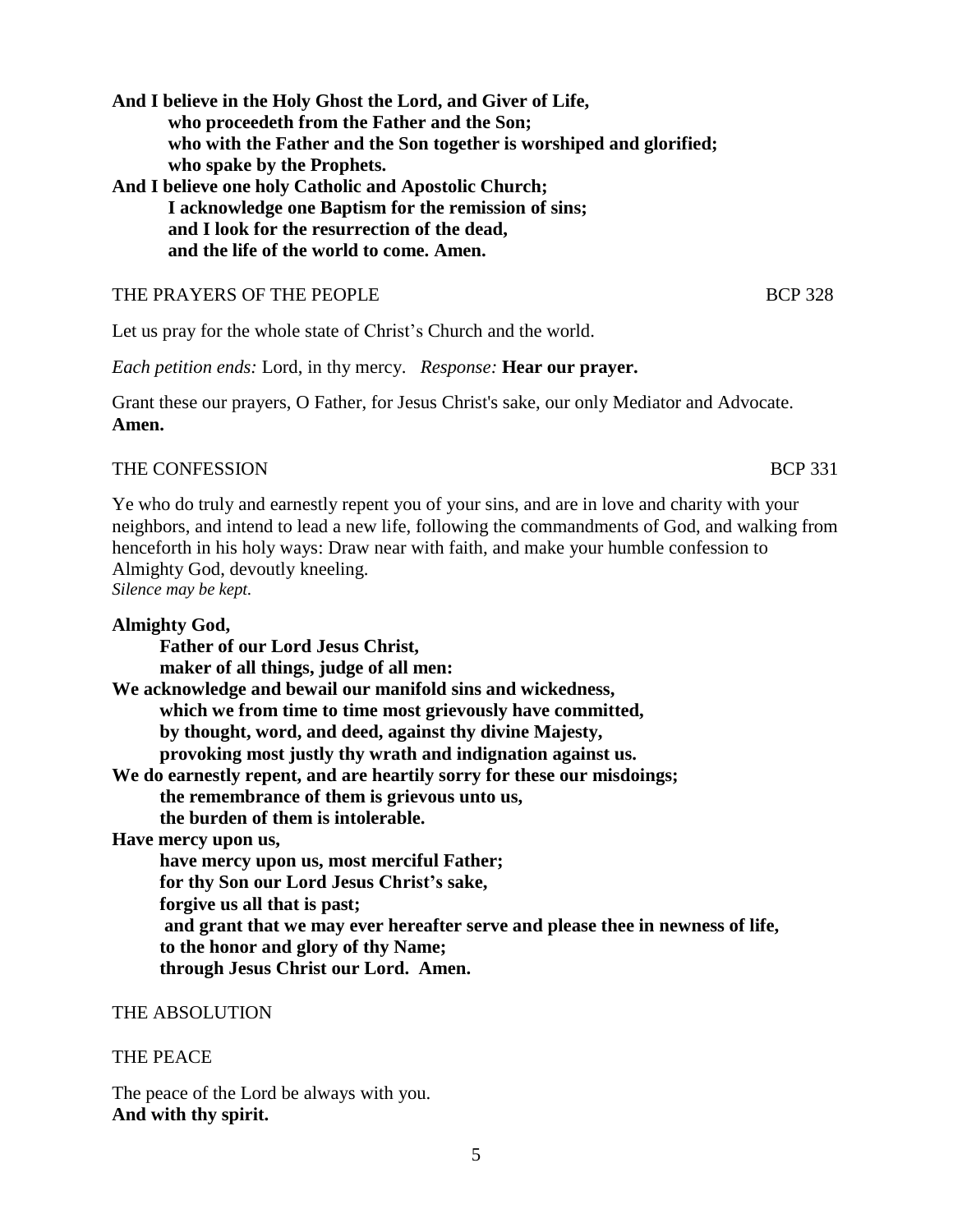# THE LITURGY OF THE TABLE

| <b>OFFERTORY</b>                                                                                                                                                                                                                                                                                                                                                                                        |                      | Dr. David Polley                            |
|---------------------------------------------------------------------------------------------------------------------------------------------------------------------------------------------------------------------------------------------------------------------------------------------------------------------------------------------------------------------------------------------------------|----------------------|---------------------------------------------|
| DOXOLOGY                                                                                                                                                                                                                                                                                                                                                                                                |                      |                                             |
| THE GREAT THANKSGIVING                                                                                                                                                                                                                                                                                                                                                                                  | Eucharistic Prayer I | <b>BCP 333</b>                              |
| The Lord be with you.<br>And with thy spirit.<br>Lift up your hearts.<br>We lift them up unto the Lord.<br>Let us give thanks unto our Lord God.<br>It is meet and right so to do.<br>It is very meet, right, and our bounden duty evermore praising thee, and saying,                                                                                                                                  |                      |                                             |
| THE SANCTUS                                                                                                                                                                                                                                                                                                                                                                                             |                      |                                             |
| Holy, holy, holy, Lord God of Hosts,<br>heaven and earth are full of thy glory.<br>Glory be to thee, O Lord Most High.<br>Blessed is he that cometh in the name of the Lord.<br>Hosanna in the highest.                                                                                                                                                                                                 |                      |                                             |
| All glory be to thee, Almighty God                                                                                                                                                                                                                                                                                                                                                                      |                      | O Father Almighty, world without end. Amen. |
| THE LORD'S PRAYER                                                                                                                                                                                                                                                                                                                                                                                       |                      | <b>BCP 336</b>                              |
| And now, as our Savior Christ hath taught us, we are bold to say,                                                                                                                                                                                                                                                                                                                                       |                      |                                             |
| Our Father, who art in heaven,<br>hallowed be thy name, thy kingdom come,<br>thy will be done, on earth as it is in heaven.<br>Give us this day our daily bread.<br>And forgive us our trespasses,<br>as we forgive those who trespass against us.<br>And lead us not into temptation, but deliver us from evil.<br>For thine is the kingdom, and the power,<br>and the glory, for ever and ever. Amen. |                      |                                             |
| THE BREAKING OF THE BREAD                                                                                                                                                                                                                                                                                                                                                                               |                      |                                             |
| THE FRACTION ANTHEM: Christ Our Passover                                                                                                                                                                                                                                                                                                                                                                |                      |                                             |
| Christ our Passover is sacrificed for us;<br>Therefore let us keep the feast.                                                                                                                                                                                                                                                                                                                           |                      |                                             |
| THE FRACTION ANTHEM: Agnus Dei                                                                                                                                                                                                                                                                                                                                                                          |                      | <b>BCP 337</b>                              |
| O Lamb of God, that takest away the sins of the world: have mercy upon us.<br>O Lamb of God, that takest away the sins of the world: have mercy upon us.                                                                                                                                                                                                                                                |                      |                                             |

O Lamb of God, that takest away the sins of the world: **grant us thy peace.**